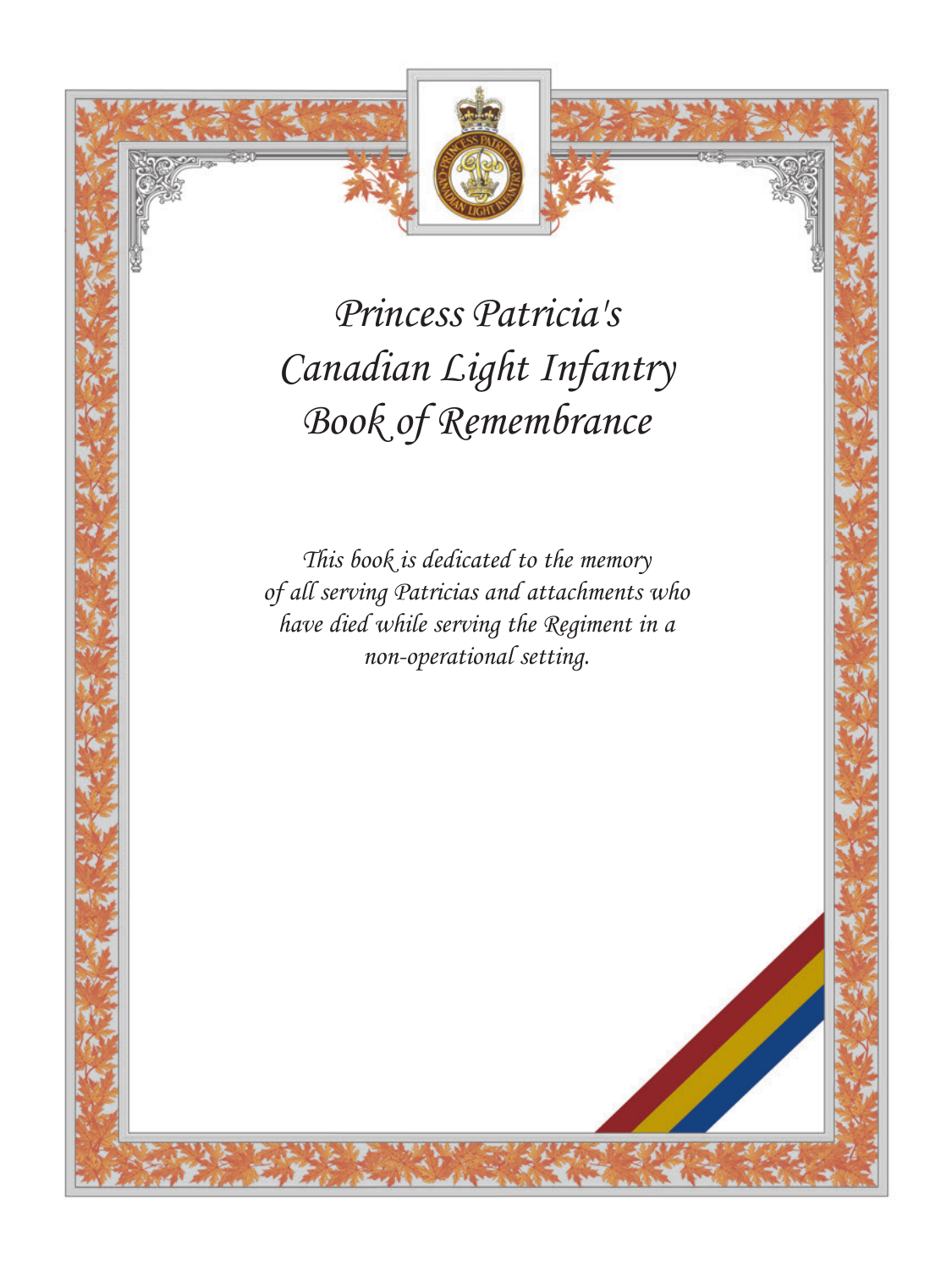

*1914 Private J. McKay ~ 13 September Private A.R. Thompson ~ 31 October*

*1915 Sergeant J. Fairley ~26 December*

*1917 Regimental Sergeant Major N.F. Sinclair ~ 22 September*

> *1918 Private G.L. Robinson ~ 1 November*

*1929 Captain J.R. Francis ~ 12 December*

*1930 Lieutenant A.J. Farrer ~ 9 July*

*1932 Captain J.S. Woods ~ 9 July*

*1934 Quarter Master Sergeant E.A. Locke ~ 8 January Acting Sergeant H. Sweeney ~ 21 October*

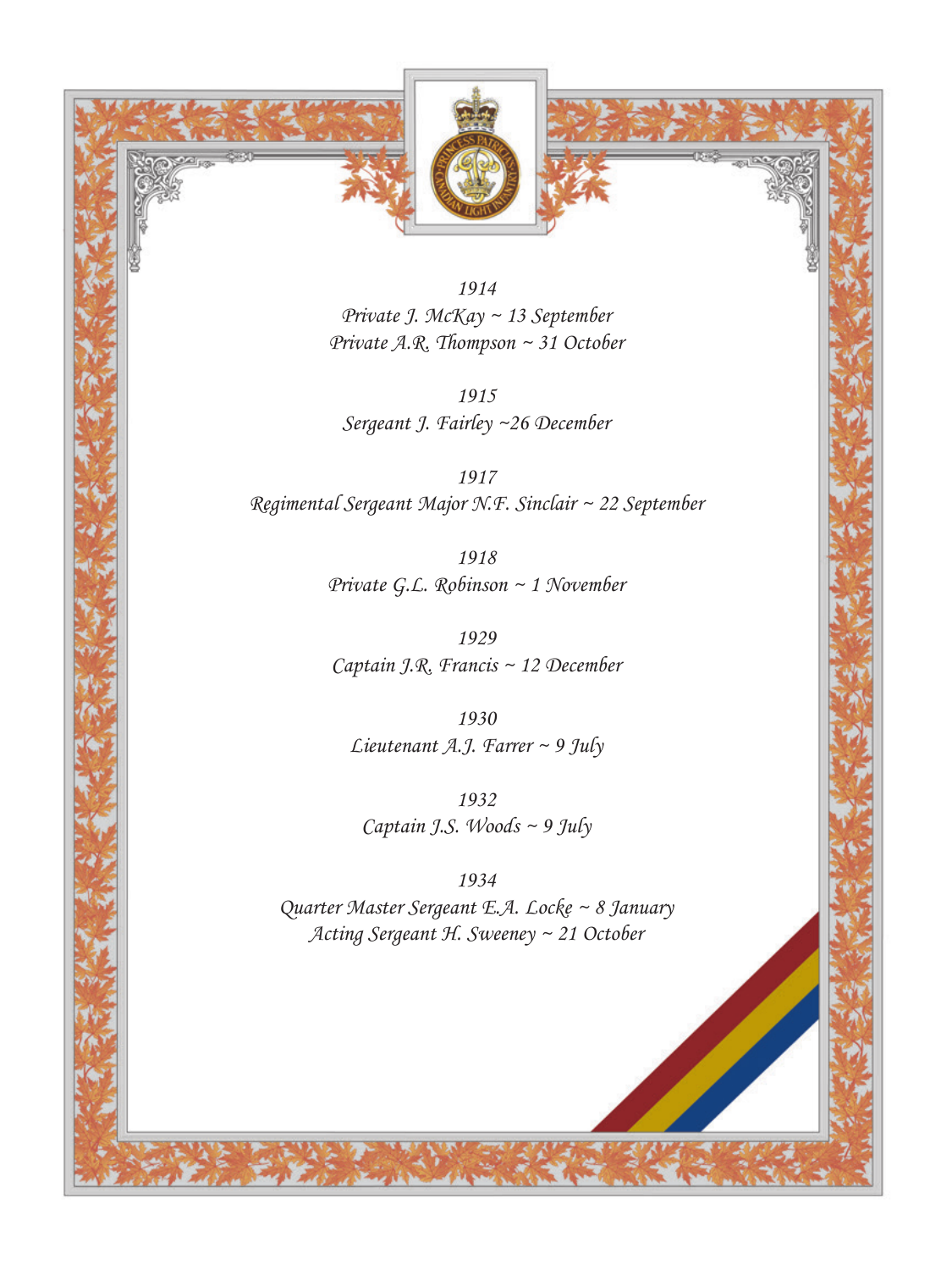

*1936 Captain L.M. Black ~ 27 February Private (Acting Sergeant) B. Branson ~ 28 February*

> *1937 Private Lloyd ~ 4 August Lieutenant P.B. Coristine ~ 17 August*

*1940 Private F.T. Griggs ~ 30 August Private H.T. Dugrenier ~ 3 November*

*1941 Sergeant Major G. Hawkes ~ 17 April Corporal J.A. Robinson ~ 14 October*

*1942 Private J.T. Wright ~ 25 February Lieutenant T. Lynch ~ 29 September*

*1943*

*Private J. Lysay ~ 15 March Major R.A. Starke ~ 2 July Private A. Rothery ~ 1 September*

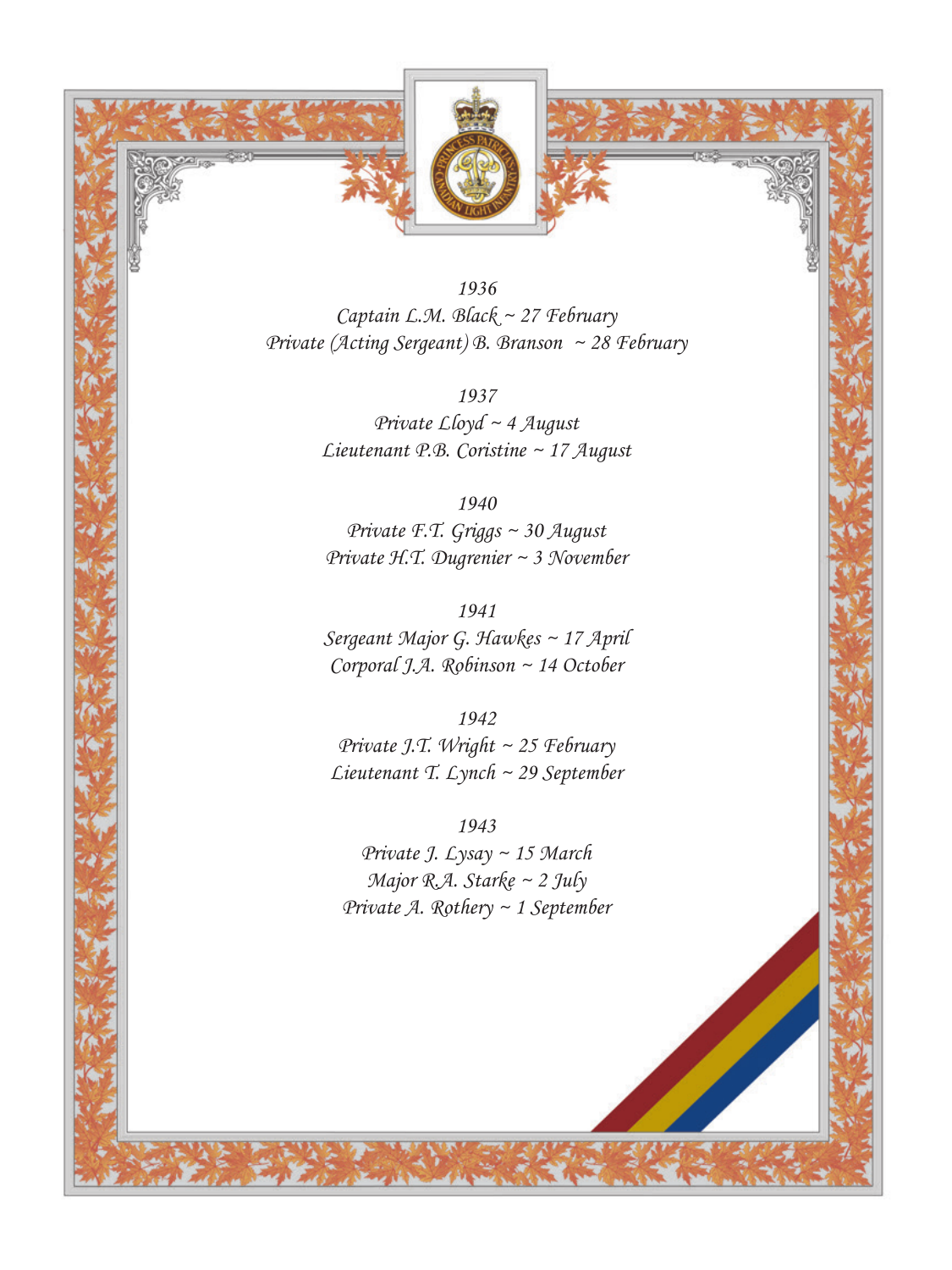

*1944 Captain J.P. Brophy ~ 13 June Lieutenant-Colonel K.E. McCulloch ~ 15 October Major J.T. Harper ~ 15 October*

*1945*

*Private G.A. Nicol ~ 22 February Sergeant A.F. Kilborn ~ 11 March Sergeant A.E. Nurse ~ 31 August Private I. Colby ~ 4 September*

*1946*

*Lieutenant-Colonel H.E. Molson ~ 3 February Private J.P. Drolet ~ 11 February Private J. Kishigweb ~ 2 March Quarter Master Sergeant J.W. Drinnan ~ 25 September Private E. Bush ~ 14 November* 

> *1947 Private R.J. Stewart ~ 9 January*

*1948 Lieutenant G. Lynch ~ 9 November*

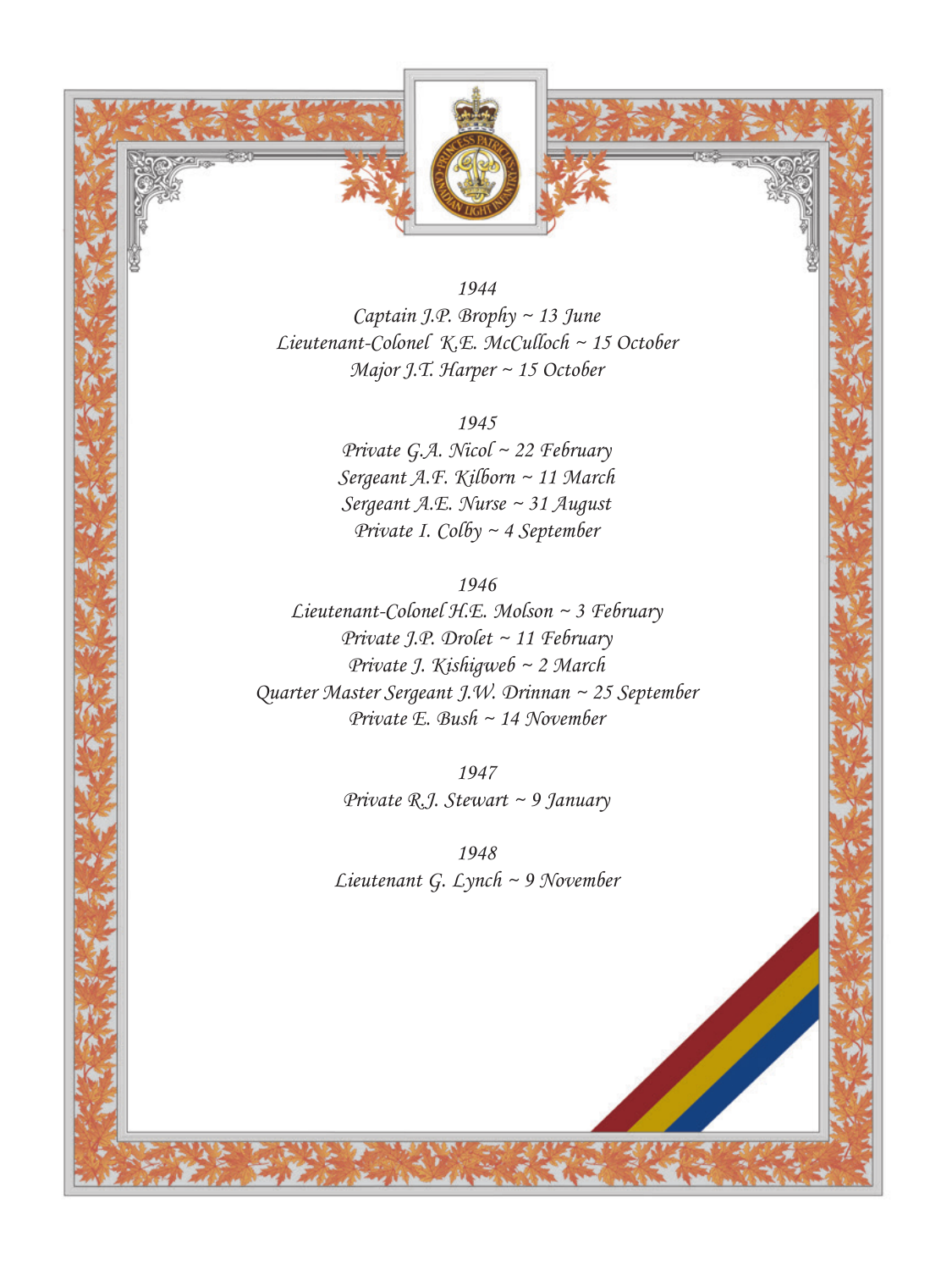



*Warrant Officer Class Two A.W. Chisholm ~ 30 March*

*1954 Captain R.K. Swinston ~ 16 October* 

*1956 Corporal J.H. Miller ~ 06 June* 

*1957 Private W.J. Vice ~ 13 January Major J. Koensgen ~ 16 June Private G. Brown ~ 17 June*

*1958 Brigadier General A.H. Gault Colonel of the Regiment ~ 28 October*

*1960 Major W.G. Milne ~ 20 June*

*1962*

*Second Lieutenant G.H. Dodds ~ 22 December Warrant Officer Class Two P. Lynch ~ 31 December Warrant Officer Class Two H.D. Larson* 

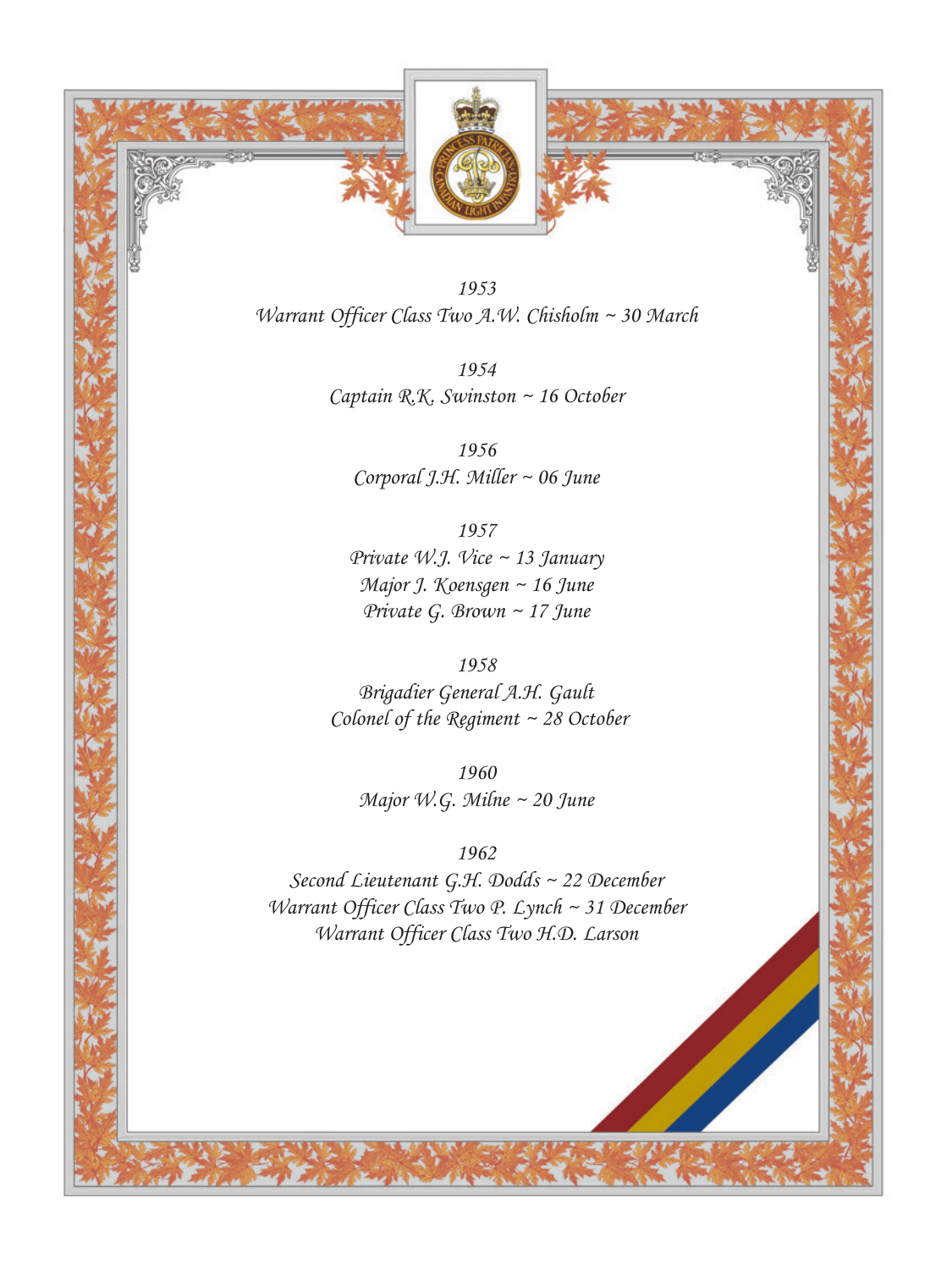

*1963 W.S. Bryson ~ 9 March T.L. Claxton ~ 6 October R.H. Scott ~ 30 October Private J.P.B. Roberge ~ 30 December*

*1964 Private R. West ~ 18 December W.G.K. Hammerquist ~ 22 December 1965*

*G.H. McNeil ~ 3 January Captain J.R.S. Ryley ~ 24 March Major G.M. Findlay ~ 27 May Private V.A. Novek ~ 5 June Private D.P. Hanchar ~ 2 September Corporal D.A.B. Errington ~ 8 October Corporal P.L. McAlpine ~ 8 October*

#### *1966*

*H. Polson ~ January R.M. Hartle ~ 11 March G.R. Mireault ~ 28 April Second Lieutenant R.S. Richardson ~ 6 June Private G. Agnew ~ 26 June J.C. Goulet ~ 10 July L.G. Dunkley ~ 23 October*

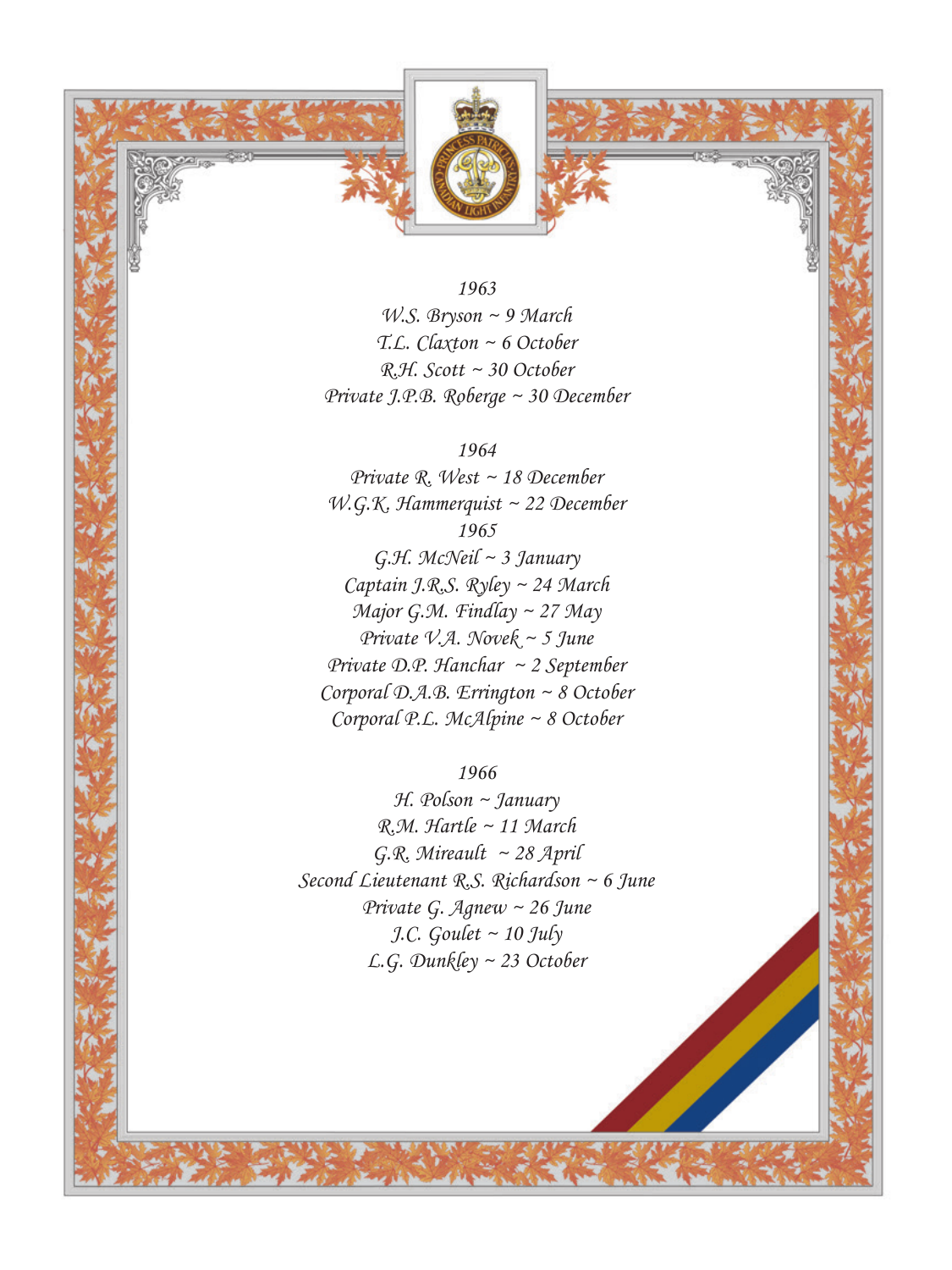

#### *1967*

*D.J. Freeman ~ 17 March Private E.C. Brown ~ 28 April Private R.J. Paderski ~ 28 April Private H.B. Clarke ~ 8 July Private A.B. Woodford ~ 9 October H.H. Huttenhain ~ 11 November Sergeant J.A. Kunsch ~ 11 November 1968 Colonel W.J. Saul ~ 3 January P. Gray ~ 26 May Lieutenant G.R. Gieser ~ 18 June*

# *1969*

*A.B. Turner ~ 22 January J. Ross ~ 7 July Corporal H.R. Chisholm ~ 20 September Master Corporal D.A. Yeo ~ 20 September R.S. Avery ~ 13 October Corporal R.W. Carsh ~ 13 October*

### *1970*

*Sergeant J. Pearce ~ 11 April Master Warrant Officer D.G. Spurrier ~ 13 June Private S.P. Harlow ~ 7 July*

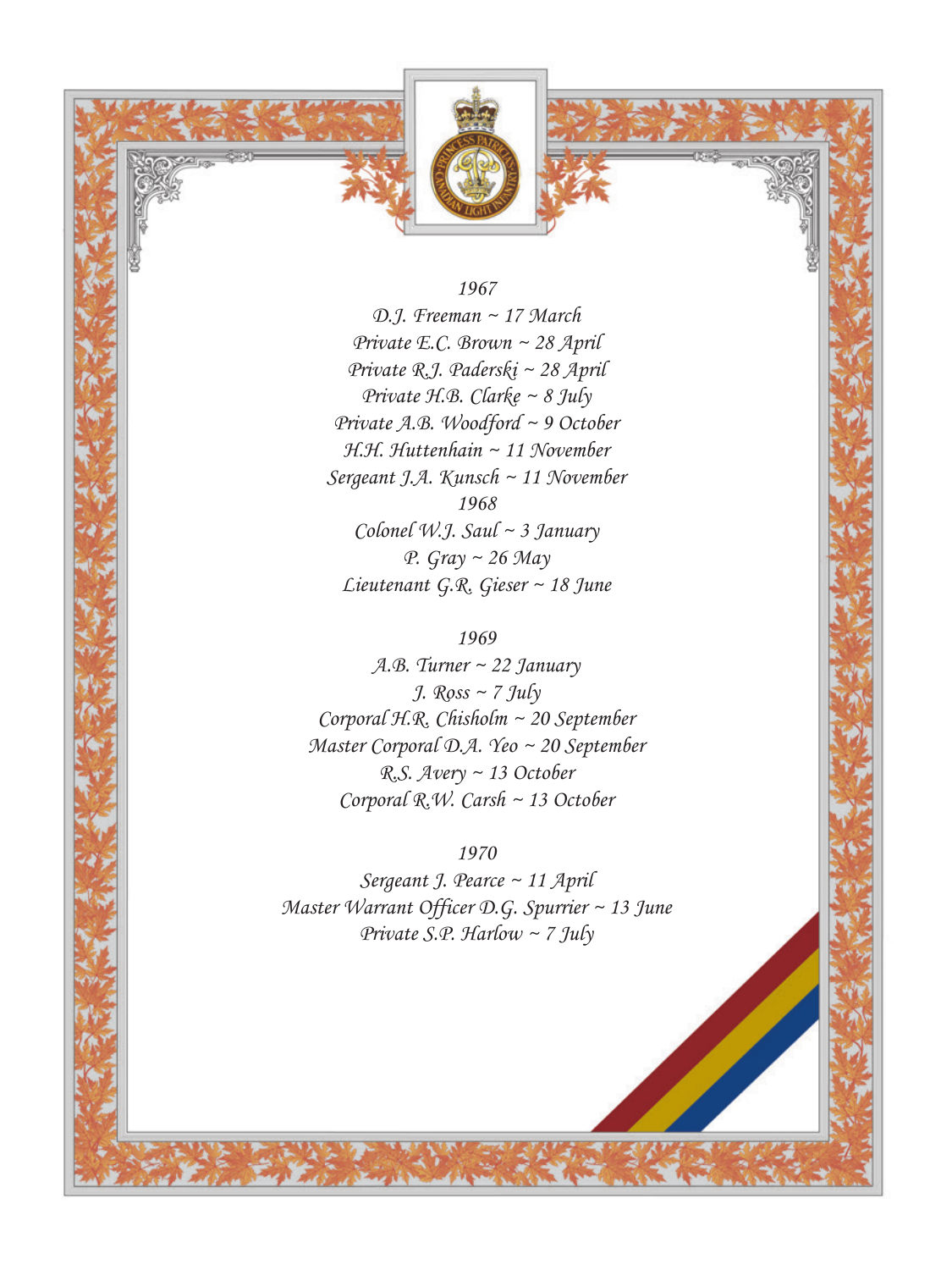

*1971 J.A. Robat ~ 13 May Chief Warrant Officer R.G. Buxton ~ 30 July Private S.J. McDonnell ~ 2 August*

*1972*

*J.A. Dolinski ~ 1 May Master Corporal J.P. Martell ~ 10 May Corporal J. Keller ~ 10 May G.D. Conway ~ 15 May Captain D.C. Jones ~ August Master Corporal J.R.M.J. Lessard ~ 01 December Private R.J. Lee ~ 17 December*

> *1973 Master Corporal G.H.I. Read Corporal W.C. Fiddler*

> > *1974*

*Corporal J. Quick Major W.K. Stirling ~ 8 January Lady Patricia Ramsay ~ Colonel-in-Chief ~ 12 January Colonel V.R. Schjedrup ~ 29 September Private E.G. Squires ~ 24 December*

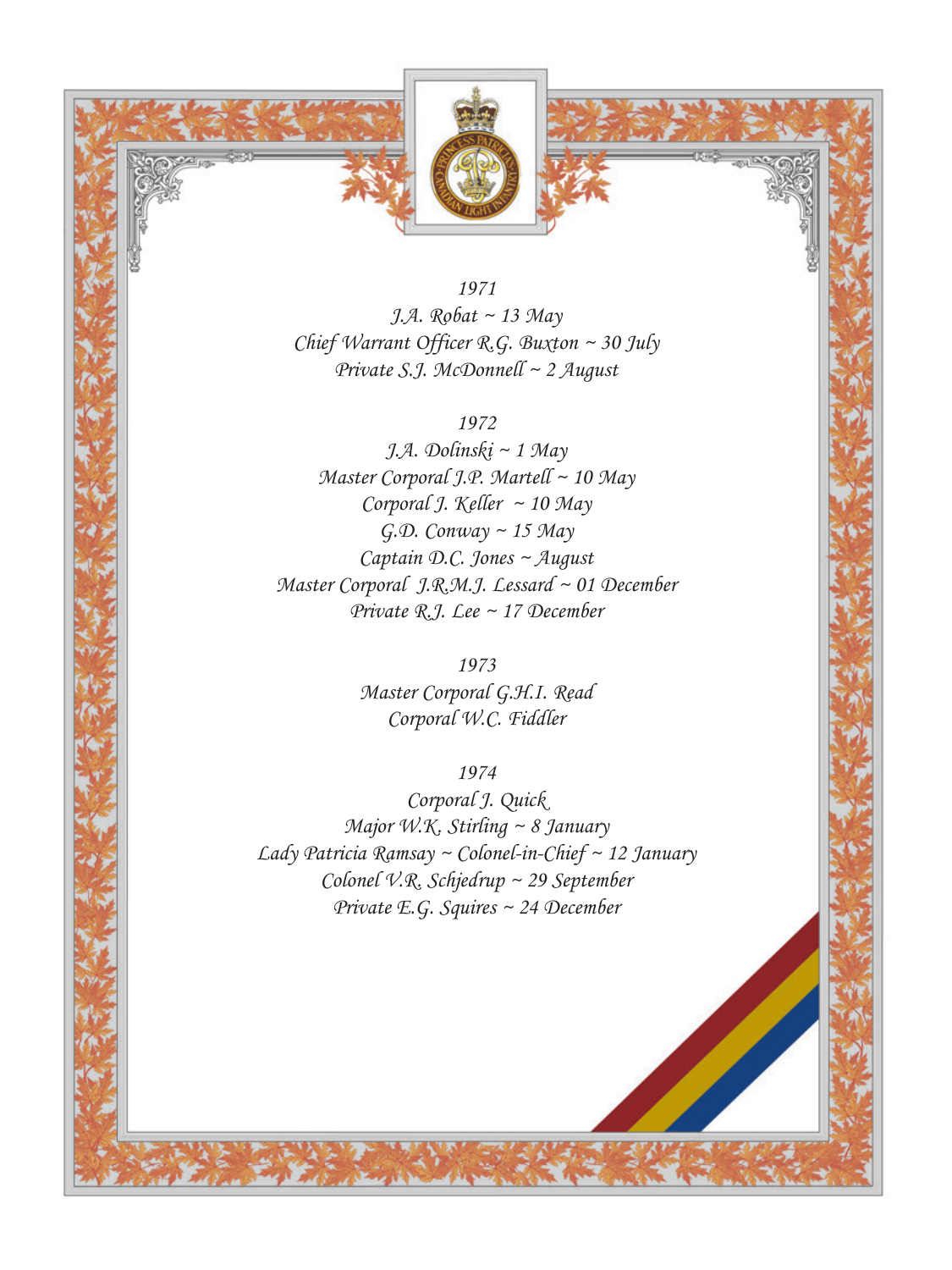

*1975 Corporal W.A. Coaling ~ 12 January G.S. Donald ~ 24 July Corporal P.C.J. Chabot ~ 5 October Private G.A. Reid ~ 15 October*

*1975 Private D. Mascoulis ~ 16 October Corporal D.G. Junor ~ 25 October Captain K.C. Crawford ~ 20 December*

*1976 W.J. Porter ~ 2 April Private D.L. Despins ~ 4 May Private D.R. Krieger ~ 17 August J.C. Presenski ~ 17 September*

*1977 Private J.R. Burke ~ 2 September Corporal W.R. Colbourne ~ 25 October Lieutenant K.. Onfracheck*

*1978 Corporal W.J.A. Green ~ 3 April Sergeant J.J. Powell ~ 19 August Private D.E. ~ 30 October*

![](_page_8_Picture_6.jpeg)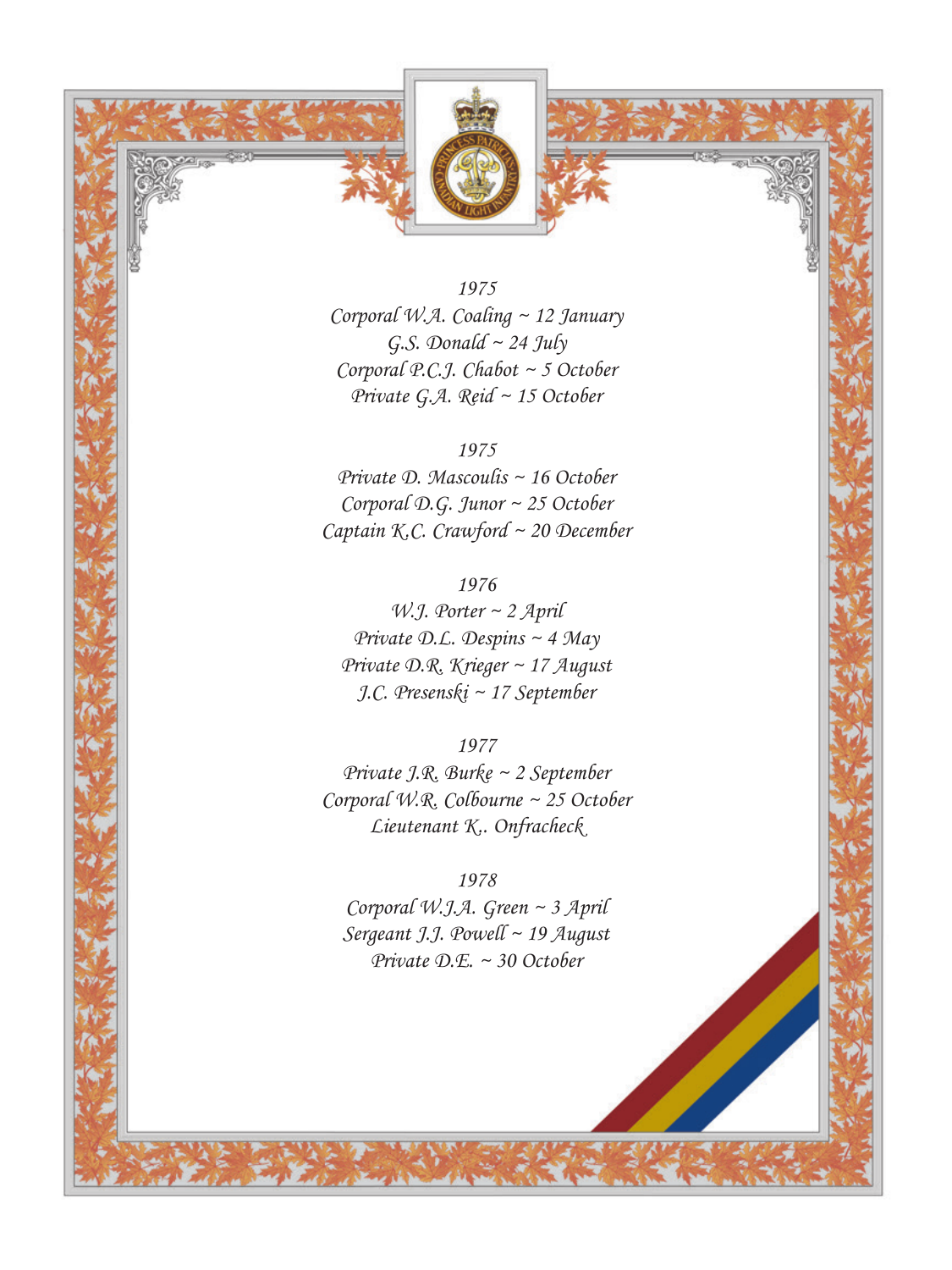![](_page_9_Picture_0.jpeg)

*1979 Corporal G.W. Barter ~ 8 May Sergeant J.R. Hansen ~ 11 October*

### *1980*

*Private R.J. Blasdell ~ 29 May Trooper M.G. Gemmel ~ 8 June Sergeant M.G. Gibson ~ 12 July Warrant Officer A.R. Vanderburg ~ 30 July Trooper G.E. Taylor ~ 19 August Master Corporal J.W. Elrick ~ 12 September Corporal R.A.L. Moon ~ 6 October* 

# *1982*

*Private J.K. Rankin ~ 7 July Captain D.B. Simpson ~ 30 July Captain J.R.D. Falconer ~ 29 August Private K.D. Landers ~ 7 September Private A.J. Prins ~ 26 September*

## *1983*

*Private J.P. MacDonald ~ 1 January Private R.H.M McKinnon ~ 1 January Private R.J. Robert ~ 1 January Private M.D. Wilson ~ 22 January K.Gamon ~ 27 February*

![](_page_9_Picture_8.jpeg)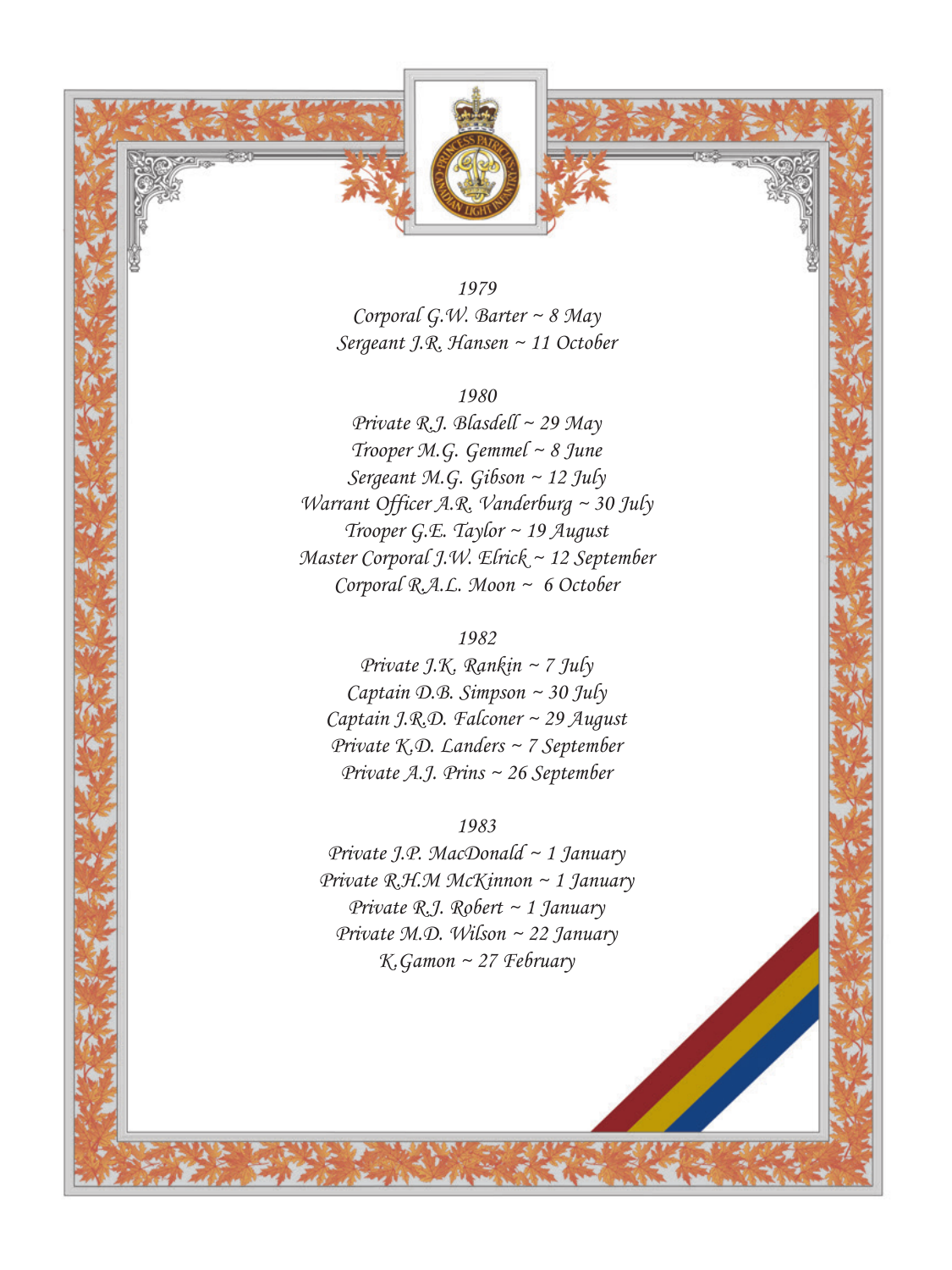![](_page_10_Picture_0.jpeg)

*R. Mitchell ~ 5 March R. Vianneau ~ 31 May T. Konig ~ 9 October*

*1984 Private N.C. Ackland ~ 2 February Trooper D.E. Martin ~ 25 June*

*1985 Private D.N. Kram ~ 9 May Private D.J. Wemigwans ~ 13 September*

*1986 Corporal J.L. Keithley ~ 14 January Trooper Waldron Corporal J.B. Freeman ~ 9 June Private R.J. Brignell ~ 29 June*

*1987 Private J.B.D. Gilchrist ~ 8 August Master Corporal R.L. Norman ~ 20 September Master Corporal Gray ~ 22 December*

*1988 Corporal S.J. Perrault ~ 16 December*

![](_page_10_Picture_7.jpeg)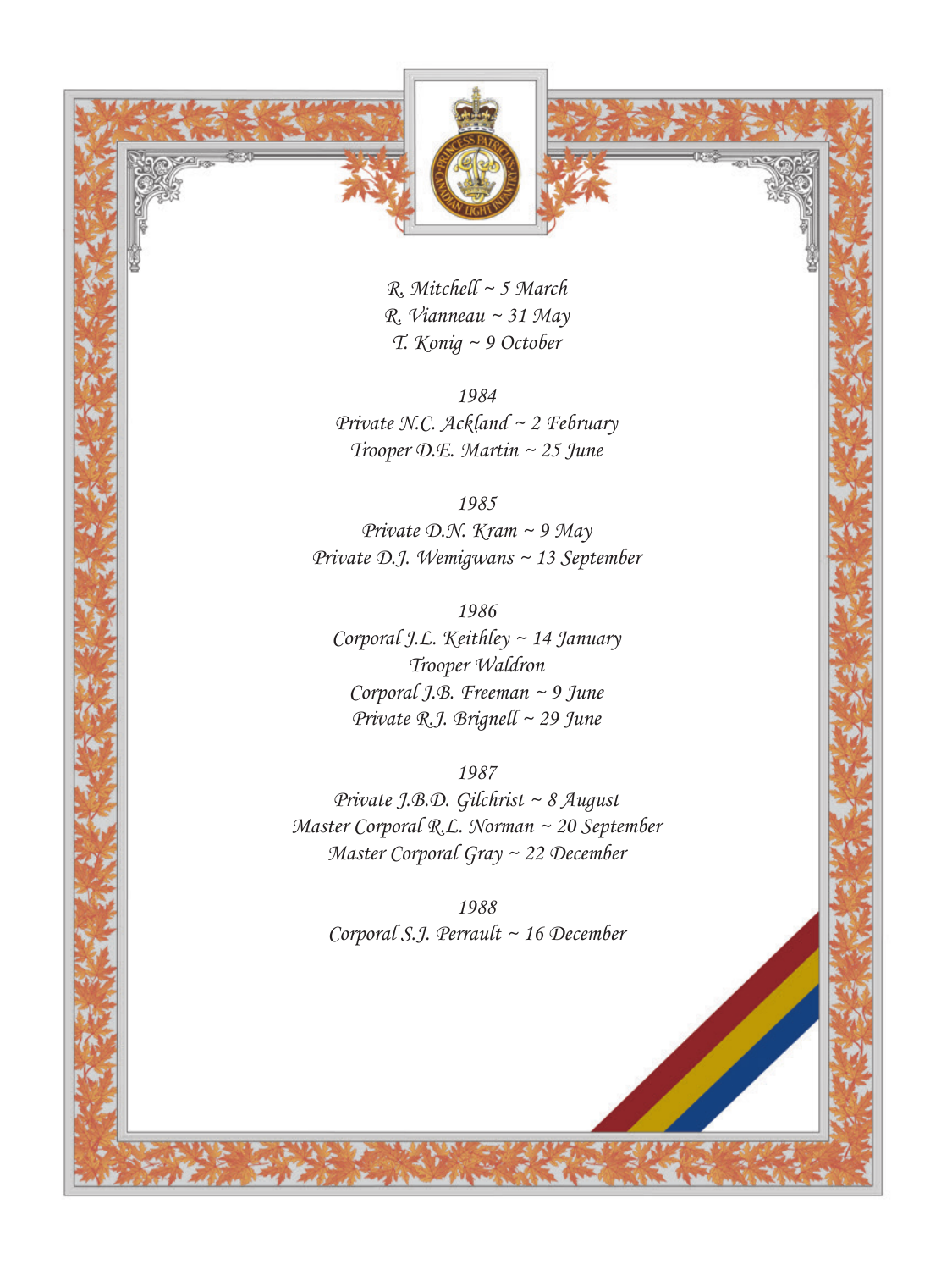![](_page_11_Picture_0.jpeg)

*1989*

*Trooper M.A. Cameron ~ 27 January Trooper S.L. Hilliker ~ 27 January Trooper J.F. Ross ~ 27 January Corporal J.K. Russel ~ 27 January Trooper B. Thompson ~ 27 January Private N.C. Ackland ~ 2 February*

*1990 Private D.E. Van Norden ~ 13 March Private C.S. McKinstry ~ 29 July*

*1991 Private R.F. Cute ~ 12 July Private M.G. Bouchard ~ 31 December* 

*1992 Master Corporal R.A. Wheeler ~ 7 April Private A.J. Sheremeto ~ 2 October*

*1993 Corporal A.G. Everett ~ 22 June O. Clifford ~ 24 August*

*1994 Corporal L.A. Berger ~ 3 August*

![](_page_11_Picture_8.jpeg)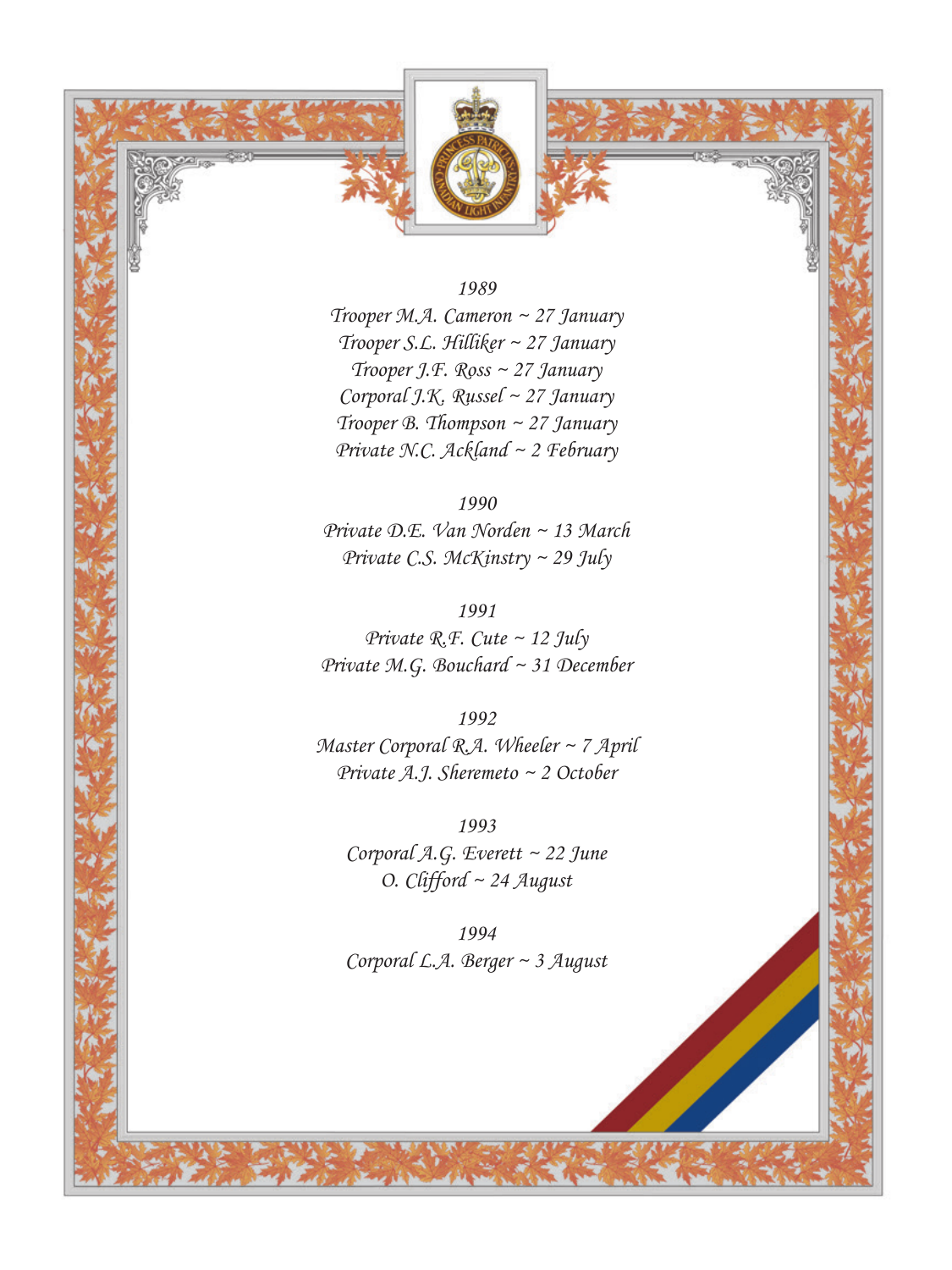![](_page_12_Picture_0.jpeg)

*1995 Master Corporal J.V. Merrit ~ 2 February Corporal N.B. MacKinnon ~ 27 March*

*1996 Master Corporal C.S. Cochrane ~ 31 January Captain D.P. Wilson ~ 9 November*

*2004 Private M.S. McGillivary ~ 10 October*

*2005 Warrant Officer K. Towell ~ 9 May Warrant Officer C.J. Sheppard ~ 3 October*

*2009*

*Corporal D. Decorby ~ 20 February Sergeant S.A. Schofield ~ 29 April Master Corporal D.K. Pike ~ 16 June Private N. Vansmeerdyk ~ 28 June Private K.B. Whitehead ~ 22 August Private L.D. Bayliss ~ 23 November*

![](_page_12_Picture_7.jpeg)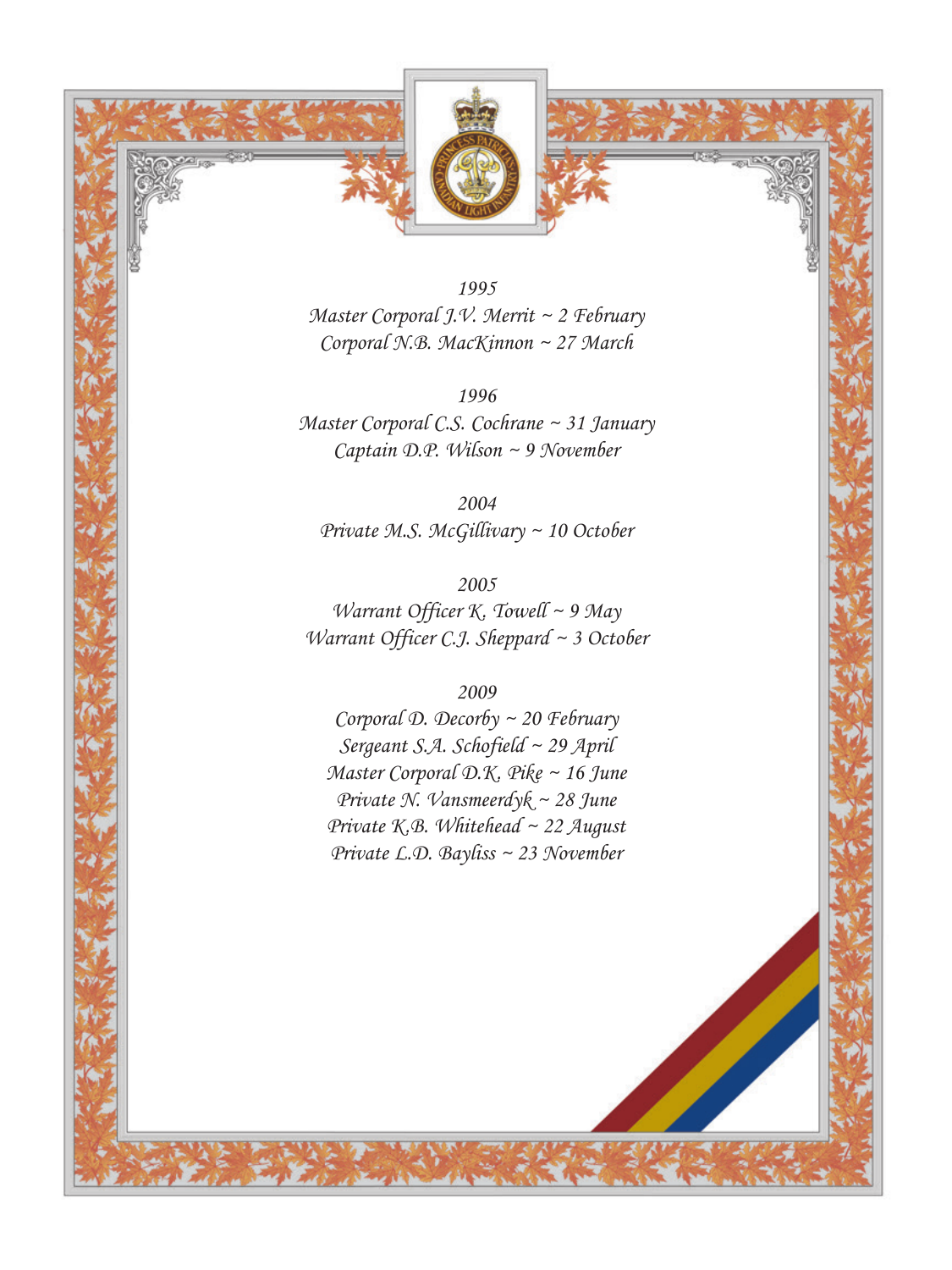![](_page_13_Picture_0.jpeg)

*2011*

*Corporal S.R. Collins ~ 11 March Corporal A.J. Tobin ~ 20 March Private B.A.J. McLachlan ~ 1 May Private D.W. Scoular ~ 1 May Corporal Y.E. Wright ~ 2 May Master Corporal R. Curnow ~ 22 May Warrant Officer B. Piukkala ~ 25 July*

> *2012 Corporal W.J. Goudie ~ 8 July*

*2013 Master Corporal C.W. Matiru ~ 15 January Sergeant D.W. McLoughlin ~ 3 March Master Corporal R.J. Robertson ~ 7 August Corporal W.J. Elliott ~ 25 November* 

*2014 Corporal A.J. Eckhardt ~ 03 January Sergeant P.R. Sacobie ~ 7 March Master Corporal D.T. Kieffer ~ 22 March Private S. Allen ~ 7 November*

![](_page_13_Picture_6.jpeg)

![](_page_13_Picture_7.jpeg)